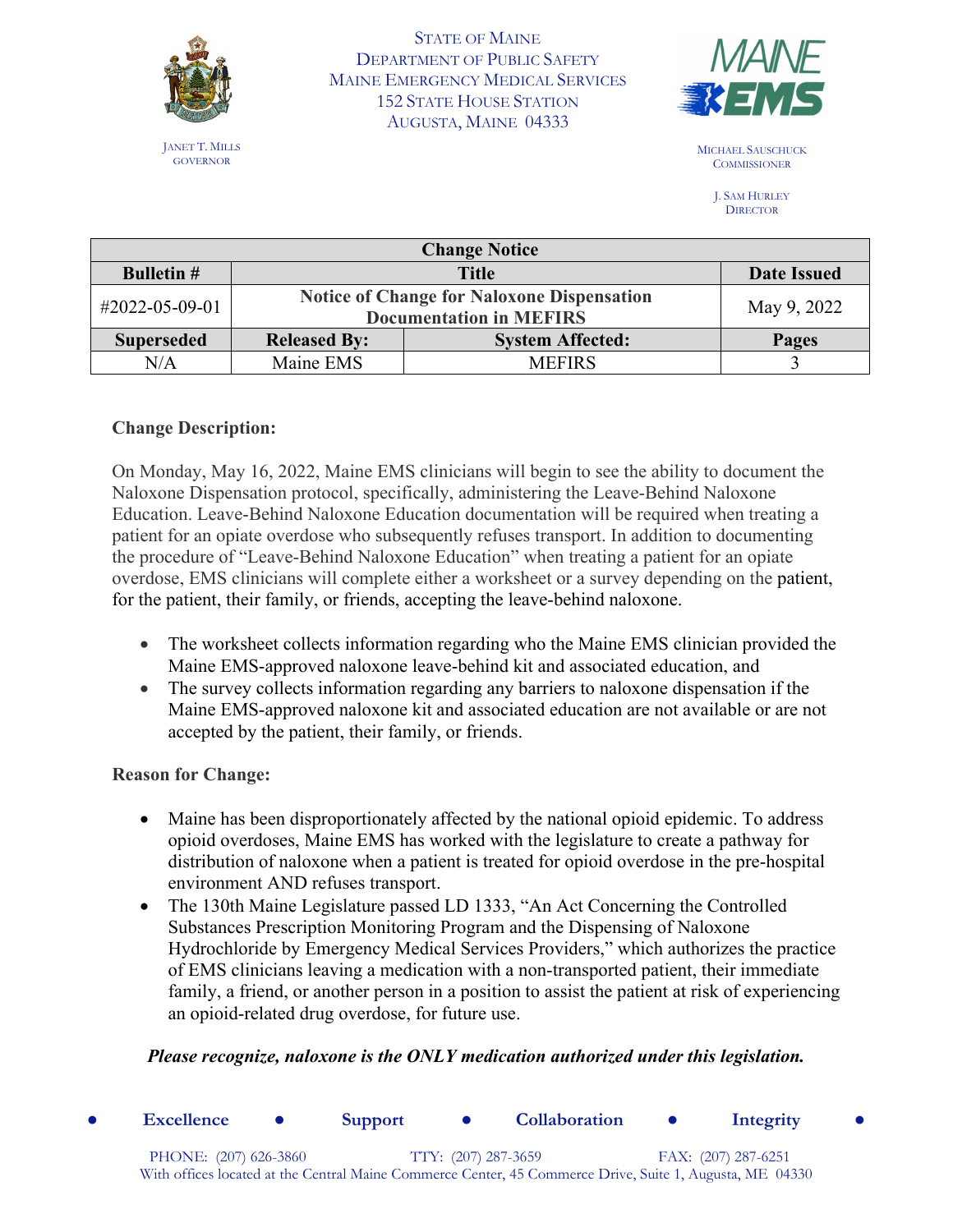[2021 Maine EMS Protocols –](https://www.maine.gov/ems/sites/maine.gov.ems/files/inline-files/Final-2021-Protocol-ALL-compressed.pdf) December 1, 2021, page 115, Naloxone Dispensation (Yellow 4) accessed January 11, 2022

*If a patient treated for opioid overdose refuses transport to the hospital, and:* 

- 1. *The patient has decision-making capacity (defined by Maine EMS Transport Protocol, Grey 20, and*
- 2. *Responding EMS clinicians are trained to distribute Naloxone, and*
- 3. *Maine EMS approved naloxone distribution kits are available, then:* 
	- *a. Distribute one (1) Maine EMS-approved naloxone kit for future use to either the patient, for the patient, their family, or friends to use in the case of suspected opioid overdose.*
	- *b. Perform point of care training for the use of the kit as described in Maine EMS naloxone distribution training.*
	- *c. In addition to the naloxone kit and point of care training, please also provide a list of local substance use disorder resources.*

## **Effect on Documentation:**

This protocol is specific to opiate use disorder, and the patient MUST meet the criteria for decision-making capacity as described in the Maine EMS *Transport Protocol, Grey 20*.

For patients WITHOUT decision-making capacity, please follow the steps in *Grey 20.* 

- "Naloxone Leave Behind Education" is available as a procedure in the following areas of the run form:
	- o The *Procedures* grid in the *Treatment* section,
	- o The Naloxone Dispensation Education Grid in the Procedures grid, or
	- o The Leave Behind Naloxone Education Power Tool

|       | <b>Treatment</b>            |                                        |   |
|-------|-----------------------------|----------------------------------------|---|
|       | Medication Administration   |                                        | ⋗ |
|       | Procedures                  |                                        |   |
|       | EKG                         |                                        |   |
|       |                             |                                        |   |
| · Add | <b>Procedures Performed</b> |                                        | T |
|       | <b>Procedures Performed</b> |                                        |   |
|       |                             | Procedure                              |   |
|       |                             | <b>IV Start</b>                        |   |
|       |                             | Naloxone Dispensation Education        |   |
|       |                             |                                        |   |
|       |                             |                                        |   |
|       |                             |                                        |   |
|       |                             | <b>Leave Behind Naloxone Education</b> |   |